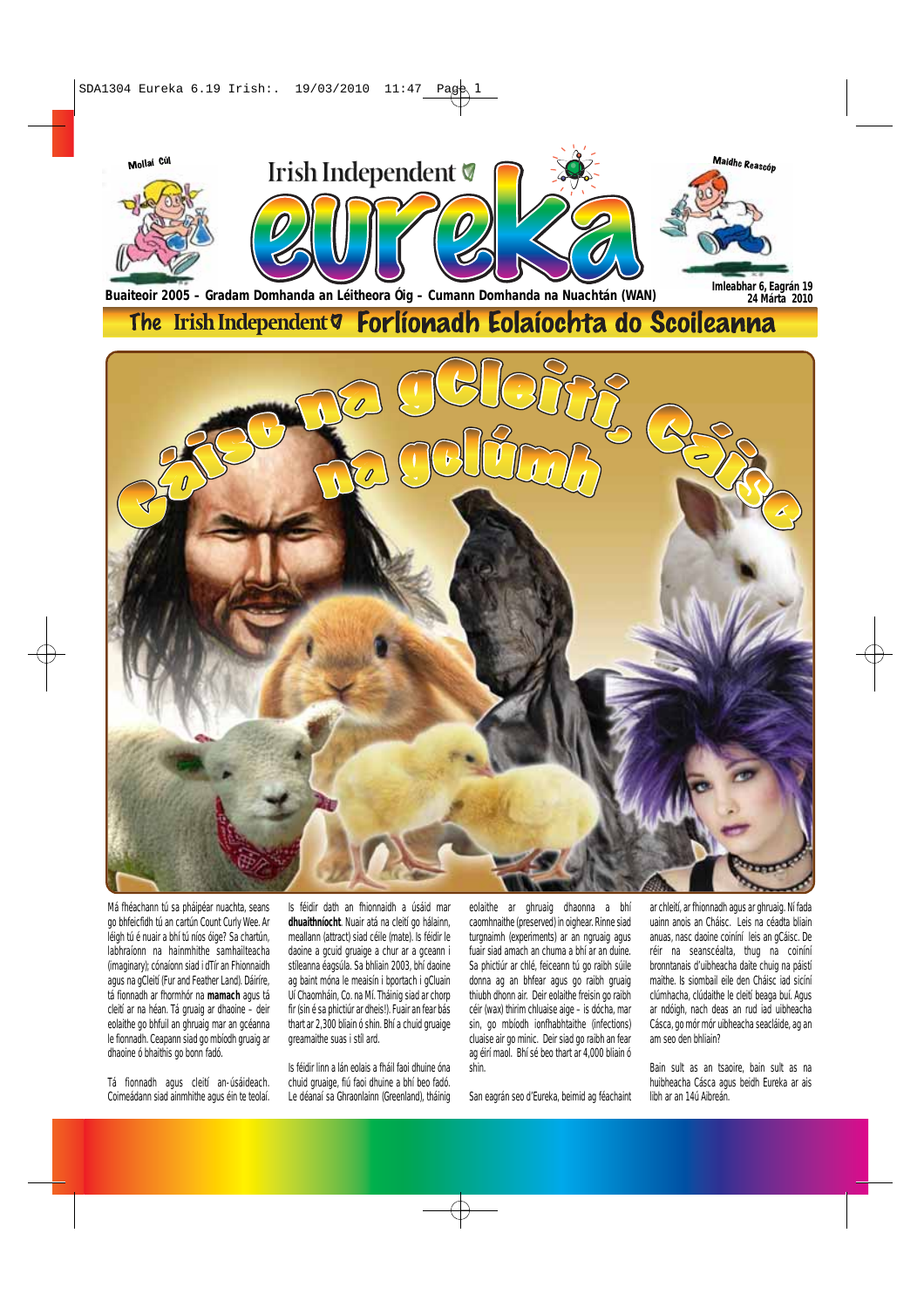## Cad é an rud é Cad é an rud é gruaig? gruaig?

**Example as American** is feadán mín (fine tube) é agus tá<br>sé déanta as ábhar darb ainm<br>ceiritin. Fásann gach ribe as log (pit) faoi éach ar ribe gruaige nó fionnaidh. Is feadán mín (fine tube) é agus tá sé déanta as ábhar darb ainm dhromchla an chraicinn. Tugaimid **falacail** ghruaige mar ainm ar an log seo. Déanann an craiceann ola sa chaoi nach n-éiríonn an ribe róthirim agus nach n-éiríonn sé sobhriste. Is é bun an ribe an t-aon chuid bheo i ngach ribe. Tá an chuid eile den ribe marbh. Sin an fáth nach mbíonn aon phian ag baint le bearradh gruaige.



**Coimeád** an teas an teas istigh istigh

<u>.</u><br>Is féidir le hainmhithe áirithe, m.sh. réinfhianna agus béir bhána (polar), bheith te teolaí fiú nuair a bhíonn an teocht ag - 40°C. Nuair a bhíonn aer ceaptha (trapped) i bhfionnadh an ainmhí, bíonn an fionnadh cosúil le brat (blanket). Ní féidir leis an teas bogadh tríd go héasca. Tugaimid **inslitheoir** mar ainm ar ábhar atá go maith chun teas a choimeád istigh. **Coimeádann** sé seo an teas istigh i gcorp an ainmhí agus mar sin fanann an t-ainmhí te. Tógann éan a chuid cleití nuair a bhíonn an aimsir fuar. Is mar seo a cheapann sé aer agus a fhanann sé te.

### **Culombalosht**

### Cleití a choimeádann muid te



Bíonn **duivé** lán d'ábhar (m.sh. cleití) a cheapann (traps) a lán aeir. Bíonn **clúmh mín** sna cleití i nduivéanna, i seaicéid agus i málaí codlata. Bíonn clúmh mín istigh faoi chleití seachtracha (outside) éin óga agus orthu freisin. Ní bhíonn crúcaí (hooks) ar chlúmh mín agus bíonn sé an-bhog. Mar sin,

Gas

ceapann an clúmh a lán aeir. Sin an fáth a gcoimeádann duivé te tú nuair a bhíonn tú i do chodladh.

Bíonn sé deacair clúmh mín a scrúdú ach is féidir cleite seachtrach a scrúdú go héasca (féach ar an gceann sa phictiúr).

- **BUNÁBHAIR:**
- **\*** Cleite mór (is féidir iad a cheannach i siopa ealaíne mura dteastaíonn uait ceann a phiocadh suas ón talamh)
- **\*** Siosúr
- **\*** Gloine formhéadúcháin

#### **TREORACHA:**

- 1. Gearr tríd an **ngas** lárnach (central shaft / stick) sa chleite leis an siosúr.
- 2. Cad a thugann tú faoi deara? An bhfuil sé toll (hollow) nó soladach (solid)? Pléigh an tionchar (effect) a bheadh aige seo ar cé chomh héadrom agus atá an cleite.
- 3. Féach go cúramach anois ar an **lián** (vane). Má tharraingíonn tú go cúramach ar an gcleite, is féidir codanna an liáin a scaradh óna chéile.
- 4. Ag úsáid an ghloine fhormhéadúcháin, féach ar na ciumhaiseanna (edges) den bhearna a rinne tú. An bhfeiceann tú crúcaí beaga bídeacha ar na ciumhaiseanna?
- 5. Coinníonn na crúcaí seo an lián le chéile sa chaoi go mbíonn an cleite in aon phíosa amháin gan aon bhearna.
- 6. Cuimil an cleite ó bhun go barr an ghais. Tagann na crúcaí ar fad le chéile arís chun dromchla réidh (smooth surface) a dhéanamh. Seo an rud a bhíonn ar siúl ag éin nuair a bhíonn siad á **gcluimhriú** féin (preening themselves).

#### **SMAOINIGH AIR SEO:**

Œ

Cén fáth a mbíonn ar éin a gcuid cleití a chluimhriú?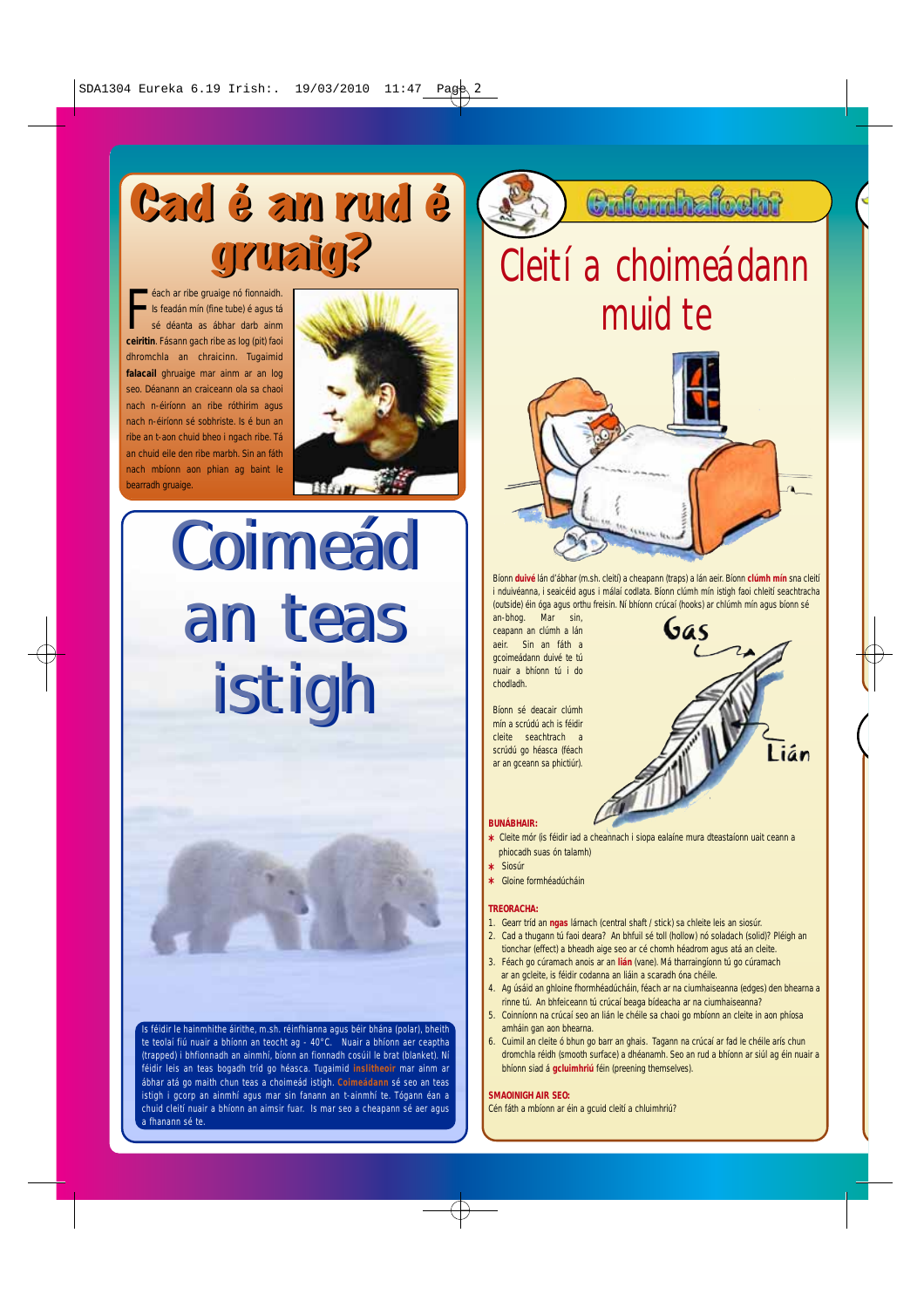**Enformbatochn** 

# Shocraigh Maidhc agus Mollaí imscrúdú a dhéanamh le fáil amach an inslitheoir maith é aer.

Scrúdaigh siad cumhdach bolgóideach (bubble wrap) agus mheas siad go raibh sé cosúil le dhá shraith (layers) de scannán cumhdaithe (clingfilm) le bolgáin aeir eatarthu. Féach ar thorthaí a n-imscrúdaithe – an aontaíonn tú leo?

#### **NA BUNÁBHAIR A BHÍ ACU: \*** Cumhdach bolgóideach

- **\*** Scannán cumhdaithe
- **\*** Cupáin phlaisteacha a bhfuil claibíní orthu
- **\*** Teirmiméadar
- **\*** Amadóir (timer)
- **\*** Seilitéip
- **\*** Uisce alathe (warm)
- **NA TREORACHA A LEAN SIAD:**
- 1. Phleanáil siad an t-imscrúdú chun bheith cinnte go raibh an **tástáil cothrom.**
- 2. Níor athraigh siad ach rud amháin an t-ábhar chun an rud a chumhdach. Ar chupán amháin chuir siad dhá shraith de scannán cumhdaithe gan aon aer eatarthu. Chuir siad cumhdach bolgóideach ar chupán eile. Chumhdaigh siad claibín agus bun na gcupán freisin.
- 3. Chuir siad an méid céanna uisce sa dá chupán. Bhí an teocht chéanna ag an uisce sa dá chupán nuair a thosaigh siad. Teocht 55°C a bhí ag an uisce ag an tús.
- 4. **Thaifead** siad na torthaí gach 15 nóiméad. Tá na torthaí le feiceáil sa tábla thíos:

|                                              | Teocht tar éis<br>15 nóiméad | Teocht tar éis<br>30 nóiméad | Teocht tar éis<br>45 nóiméad | Teocht tar éis<br>60 nóiméad |
|----------------------------------------------|------------------------------|------------------------------|------------------------------|------------------------------|
| An cupán a raibh<br>cumhdach bolgóideach air | 44 <sup>0</sup> C.           | 35 <sup>0</sup> C            | 29 <sup>0</sup> C            | 24 <sup>0</sup> C            |
| An cupán a raibh<br>scannán cumhdaithe air   | 40 <sup>0</sup> C            | $30^{\circ}$ C               | 24 <sup>0</sup> C            | 19 <sup>0</sup> C            |

#### **SMAOINIGH AIR SEO:**

An cumhdach bolgóideach a raibh aer ann, an raibh sé níos fearr chun an t-uisce a choimeád te? An raibh an t-imscrúdú cothrom? Ar cheart dóibh an t-imscrúdú a dhéanamh an dara huair? Cén fáth?

# Te nó Fuar? "Más inslitheoir maith é uisce, ba cheart go gcoinneodh sé rudaí fuara fuar freisin," arsa

Mollaí le Maidhc. Cad a shíleann tusa? Cabhróidh an ghníomhaíocht seo leat an cheist seo a fhreagairt.

#### **BUNÁBHAIR:**

- **\*** Dhá chiúb oighir den mhéid chéanna
- **\*** Cumhdach bolgóideach
- **\*** Scannán cumhdaithe
- **\*** Siosúr
- **\*** Seilitéip
- **\*** Amadóir m.sh. clog nó uaireadóir **\*** Seomra teolaí (bheadh an seomra ranga oiriúnach!)
- **TREORACHA:**
- 1. Fill dhá shraith den scannán cumhdaithe thart ar chiúb amháin oighir. Bí cinnte nach bhfuil aon aer ceaptha (caught) idir na sraitheanna.
- 2. Fill sraith den chumhdach bolgóideach thart ar an gciúb eile oighir. Tá cumhdach bolgóideach cosúil le dhá shraith (layers) de scannán cumhdaithe (clingfilm) le bolgáin aeir eatarthu.
- 3. Seans go mbeidh ort na ciúbanna a ghreamú le seilitéip.
- 4. **Tuar** cé acu ciúb oighir is túisce (soonest) a leáfaidh.
- 5. **Breathnaigh** ar na ciúbanna ar feadh uaire nó dhó agus féach an raibh do thuar i gceart. **SMAOINIGH AIR SEO:**
- An gcoimeádann inslitheoir (teasa) rudaí teo te agus an gcoimeádann sé rudaí fuara fuar?

### Cafornhafocht

### Cuir do chuid gruaige ina colgsheasamh



Ceapann (traps) fionnadh agus cleití aer agus coimeádann an t-aer sin ainmhithe te. Cén fheidhm eile atá le fionnadh? An bhfaca tú riamh an tslí a seasann fionnadh cait suas nuair a fheiceann sé madra nó dainséar de shaghas éigin? Bíonn cuma an-mhór ar an gcat ansin agus cuireann sé seo faitíos ar an namhaid. Seo gníomhaíocht a chuirfidh do chuid gruaige suas! Ach ní hí an gheit a chuireann an ghruaig suas, ach leictreachas. **Leictreachas statach** (static) a thugaimid mar ainm ar an leictreachas atá sa ghníomhaíocht seo - is féidir é a ghineadh trí ábhair áirithe a chuimilt (rub).

#### **BUNÁBHAIR:**

**\*** Balún

#### **TREORACHA:**

- 1. Séid an balún agus ceangail é.
- 2. Cuimil an balún ar do gheansaí. Déan é seo ar feadh nóiméid nó dhó.
- 3. Cuir an balún os cionn ghruaig do charad. Cad a tharlaíonn?

#### **SMAOINIGH AIR SEO:**

An oibríonn sé níos fearr le gruaig áirithe ná le gruaig eile? Cén fáth?

Bain triail as ábhair eile a úsáid in ionad an bhalúin. Cad faoi bhadhró (biro) a úsáid?